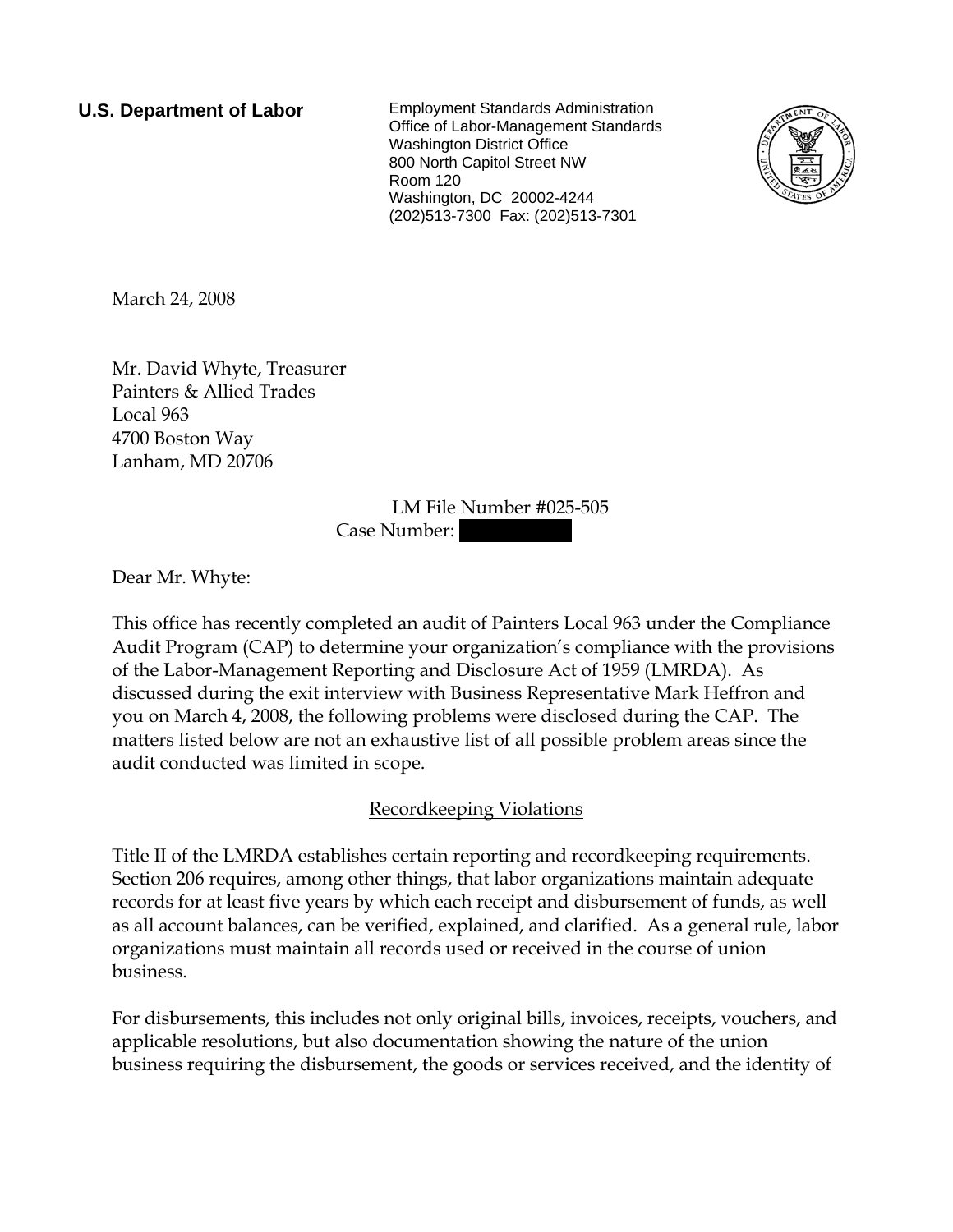Mr. David Whyte March 24, 2008 Page 2 of 4

the recipient(s) of the goods or services. In most instances, this documentation requirement can be satisfied with a sufficiently descriptive expense receipt or invoice. If an expense receipt is not sufficiently descriptive, a union officer or employee should write a note on it providing the additional information. For money it receives, the labor organization must keep at least one record showing the date, amount, purpose, and source of that money. The labor organization must also retain bank records for all accounts.

The audit of Local 963's 2006 records revealed the following recordkeeping violations:

1. General Reimbursed Expenses

Local 963 did not retain adequate documentation for reimbursed expenses incurred by almost all union officers, including Business Representative Heffron, President Stephen Ray, Financial Secretary Michael Mercilliot and you. Receipts must be maintained for all reimbursed expenses.

As previously noted above, labor organizations must retain original receipts, bills, and vouchers for all disbursements. The president and treasurer (or corresponding principal officers) of your union, who are required to sign your union's LM report, are responsible for properly maintaining union records.

2. General Expenses

Local 963 did not retain adequate documentation for some union expenses and the union records did not always include sufficient explanations of the purpose of some other expenses. For example, there was nothing in the union's records to describe the purpose of dues reimbursements to members and checks for death benefits.

As previously noted above, labor organizations must retain original receipts, bills, and vouchers, as well as information in the union's records describing the purpose of the disbursement if it is not sufficiently described on the receipts, bill or voucher, for all disbursements. The president and treasurer (or corresponding principal officers) of your union, who are required to sign your union's LM report, are responsible for properly maintaining union records.

3. Failure to Retain Records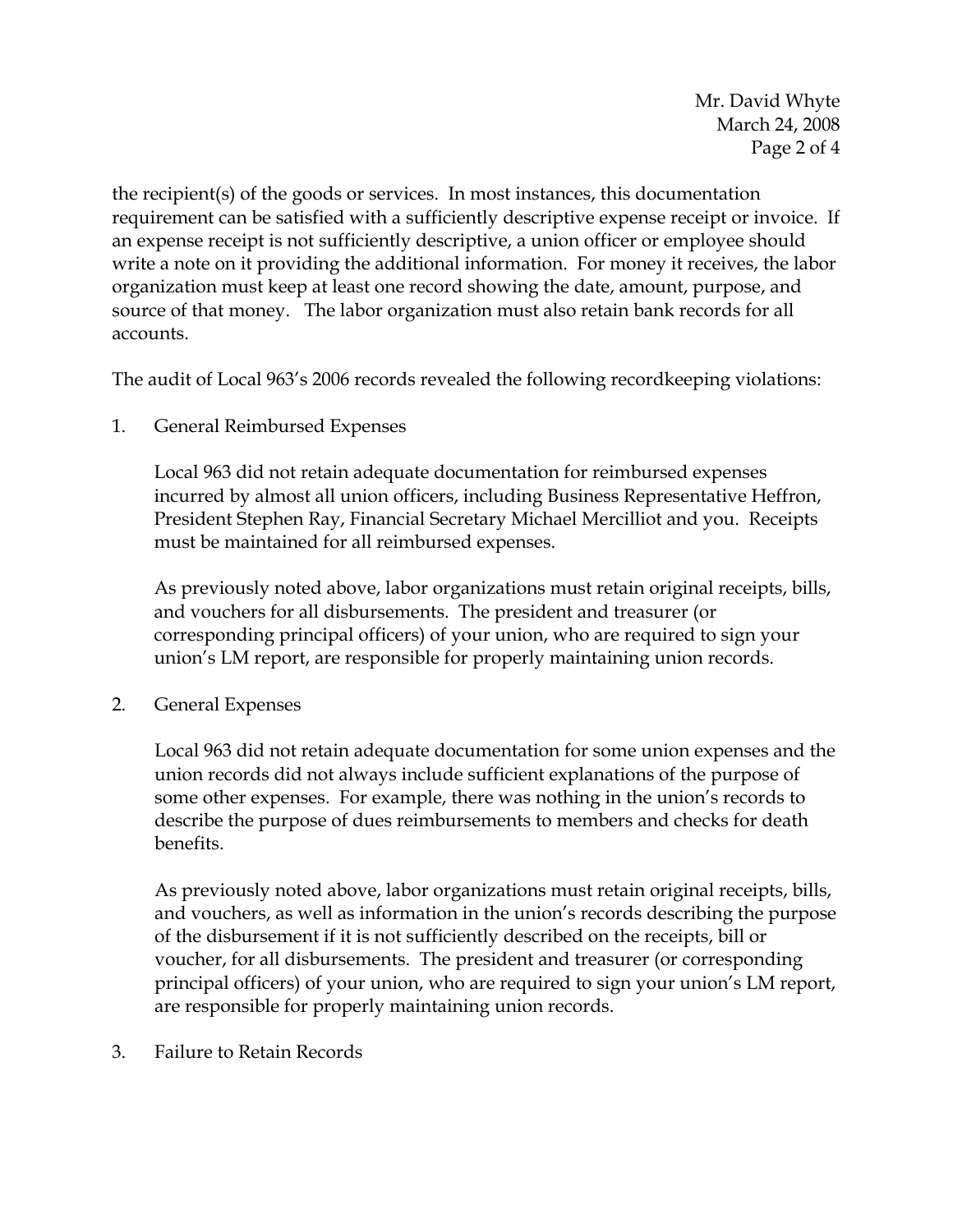Mr. David Whyte March 24, 2008 Page 3 of 4

Local 963 did not retain all deposit slips and monthly bills lists. Labor organizations must retain all original documentation, including deposit slips and records created by the union, for all receipts and disbursements. The president and treasurer (or corresponding principal officers) of your union, who are required to sign your union's LM report, are responsible for properly maintaining union records.

4. Lack of Salary Authorization

The audit revealed that, from July through the end of 2006, the Local 963 financial secretary was paid a salary in excess of the amount listed in the union's bylaws. The union officers advised that the financial secretary's salary was increased from \$275 per month to \$600 plus taxes and social security payments per month at a special membership meeting to amend the bylaws. However, the union's bylaws have not been updated to reflect this change. In addition, the union does not have minutes of the special membership meeting where this change occurred. The union must keep minutes of all membership or executive board meetings that report any salary authorizations made at those meetings.

Based on your assurance that Local 963 will retain adequate documentation in the future, OLMS will take no further enforcement action at this time regarding the above violations.

## Other Issues

1. Expense Policy

As I discussed during the exit interview with Mr. Heffron and you, the audit revealed that Local 963 does not have a clear policy regarding the types of expenses personnel may claim for reimbursement. OLMS recommends that unions adopt written guidelines concerning such matters.

2. Improper Salaries to Officers

The audit revealed that Local 963 paid several union officers a monthly salary that was in excess of the salary amount provided in the union's bylaws. This was the result of the union paying these officers the amount stated in the bylaws and also paying the officers' portion of social security and Medicare. The union was provided a list of the officers that were overpaid and the amount that they were